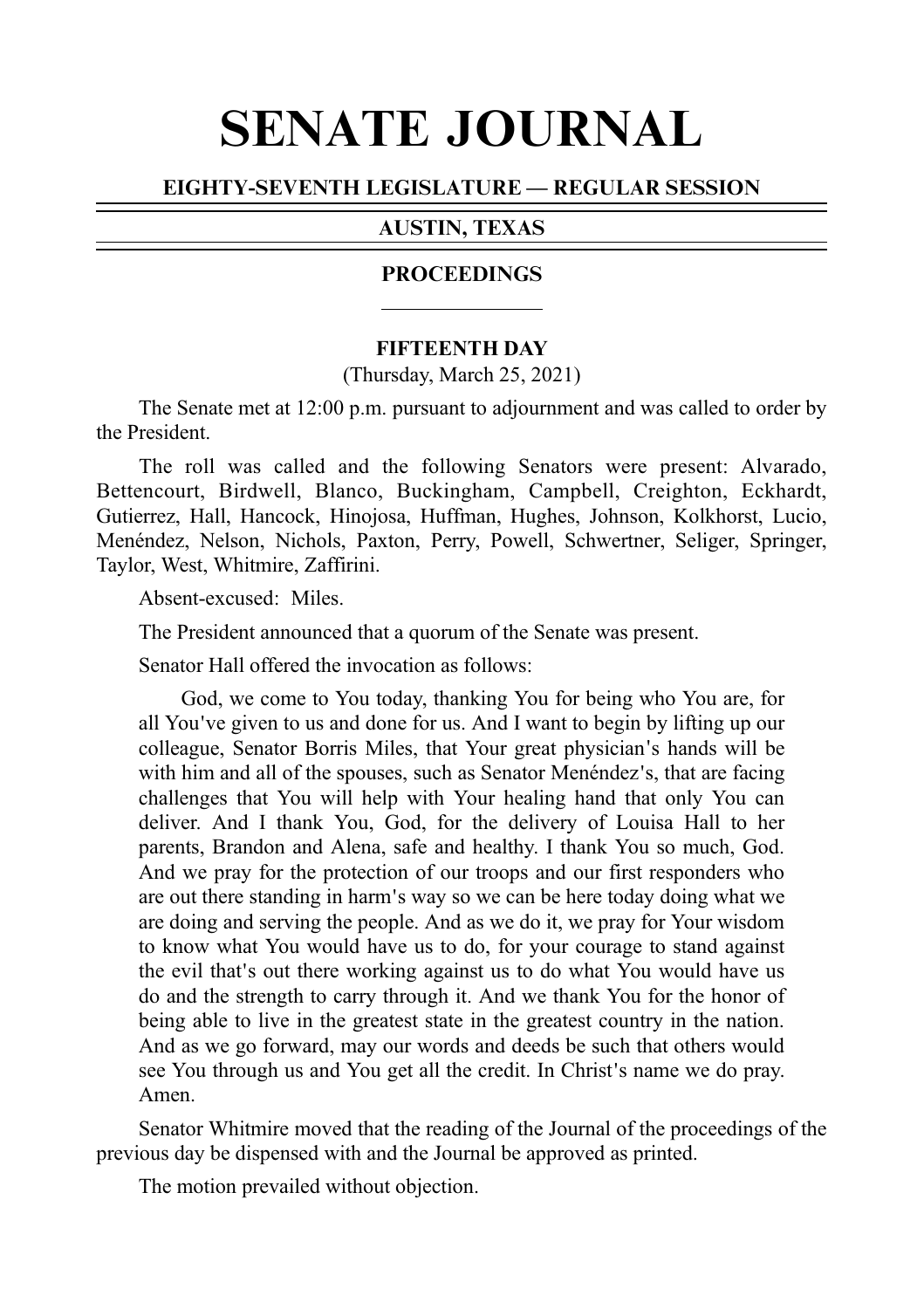# **LEAVE OF ABSENCE**

On motion of Senator Whitmire, Senator Miles was granted leave of absence for today on account of illness.

# **MESSAGE FROM THE HOUSE**

HOUSE CHAMBER

Austin, Texas Thursday, March 25, 2021 - 1

The Honorable President of the Senate Senate Chamber Austin, Texas

Mr. President:

I am directed by the house to inform the senate that the house has taken the following action:

THE HOUSE HAS PASSED THE FOLLOWING MEASURES:

**HCR 68** Canales

Commending former Hidalgo County Judge Ramon Garcia for his service.

**HCR 69** Craddick In memory of Norbert Joseph Dickman of Midland.

**HCR 70** Craddick

Congratulating Southwest Airlines on its 50th anniversary.

Respectfully,

/s/Robert Haney, Chief Clerk House of Representatives

# **MESSAGE FROM THE GOVERNOR**

The following Message from the Governor was read and was referred to the Committee on Nominations:

March 25, 2021 Austin, Texas

TO THE SENATE OF THE EIGHTY-SEVENTH LEGISLATURE, REGULAR SESSION:

On January 21, 2021, I submitted the name of Jodie L. Elder, Ph.D. for appointment to the Texas State Board of Examiners of Professional Counselors for a term to expire February 1, 2025.

Because she resigned, I hereby withdraw her nomination and request that the Senate return the appointment to me.

Respectfully submitted,

/s/Greg Abbott Governor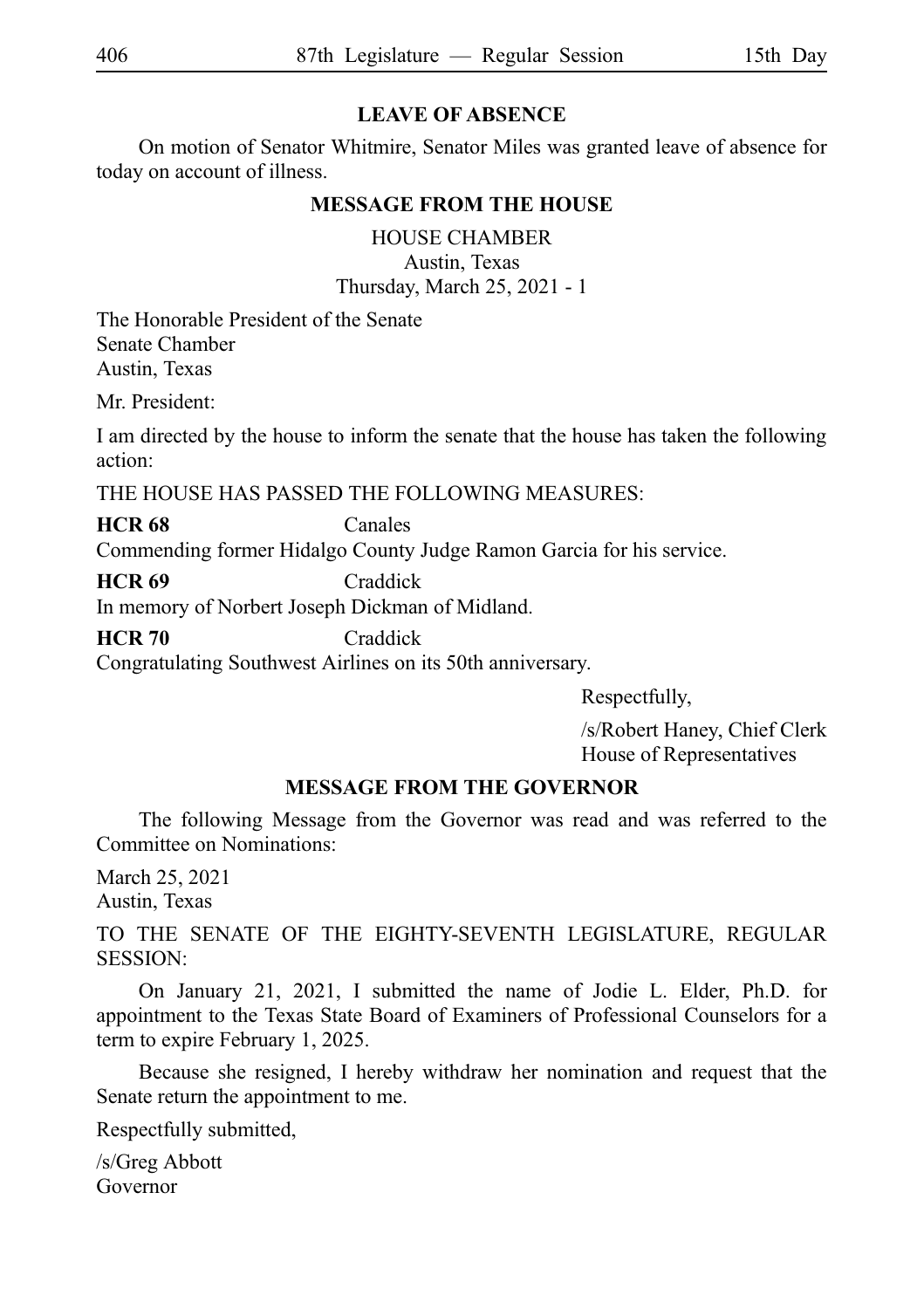# **INTRODUCTION OF BILLS AND RESOLUTIONS POSTPONED**

The President announced that the introduction of bills and resolutions on first reading would be postponed until the end of today's session.

There was no objection.

#### **SENATE RESOLUTION 192**

Senator Huffman offered the following resolution:

**SR 192**, Recognizing Fight Crime: Invest in Kids on the occasion of its 25th anniversary.

The resolution was read and was adopted without objection.

#### **CONCLUSION OF MORNING CALL**

The President at 12:22 p.m. announced the conclusion of morning call.

### **SENATE BILL 2154 ON SECOND READING**

On motion of Senator Schwertner and by unanimous consent, the regular order of business was suspended to take up for consideration **SB 2154** at this time on its second reading:

**SB 2154**, Relating to the membership of the Public Utility Commission of Texas.

The bill was read second time.

Senator Schwertner offered the following amendment to the bill:

#### **Floor Amendment No. 1**

Amend **SB 2154** as follows:

Amend **SB 2154** (senate committee printing), in SECTION 2 of the bill (page 1, lines 38 through 40), by striking added Subsection (a-1) of amended Section 12.053, Utilities Code, and substituting:

 $(a-1)$  At least two commissioners must be well informed and qualified in the field of public utilities and utility regulation.

The amendment to **SB 2154** was read and was adopted by a viva voce vote.

All Members are deemed to have voted "Yea" on the adoption of Floor Amendment No. 1 except as follows:

Absent-excused: Miles.

**SB 2154** as amended was passed to engrossment by a viva voce vote.

All Members are deemed to have voted "Yea" on the passage to engrossment except as follows:

Absent-excused: Miles.

#### **SENATE BILL 2154 ON THIRD READING**

Senator Schwertner moved that Senate Rule 7.18 and the Constitutional Rule requiring bills to be read on three several days be suspended and that SB 2154 be placed on its third reading and final passage.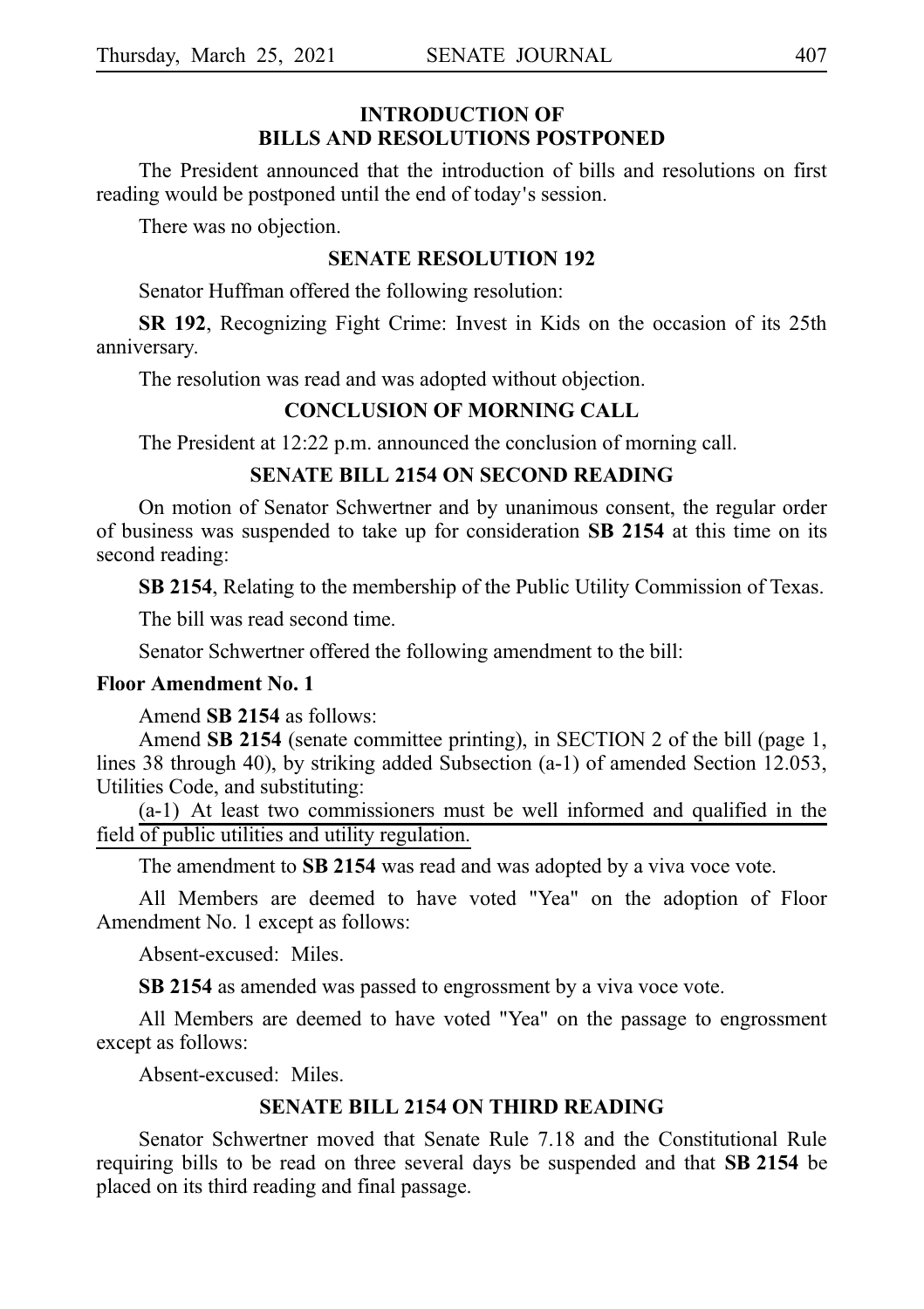The motion prevailed by the following vote: Yeas 30, Nays 0.

Absent-excused: Miles.

The bill was read third time and was passed by the following vote: Yeas 30, Nays 0. (Same as previous roll call)

# **COMMITTEE SUBSTITUTE SENATE BILL 827 ON SECOND READING**

On motion of Senator Kolkhorst and by unanimous consent, the regular order of business was suspended to take up for consideration **CSSB 827** at this time on its second reading:

**CSSB 827**, Relating to health benefit plan cost-sharing requirements for prescription insulin.

The bill was read second time.

Senator Perry offered the following amendment to the bill:

#### **Floor Amendment No. 1**

Amend **CSSB 827** (senate committee report) as follows:

(1) Add the following appropriately numbered SECTION to the bill and renumber subsequent SECTIONS of the bill accordingly:

SECTION Subchapter B, Chapter 531, Government Code, is amended by adding Section 531.0721 to read as follows:

Sec. 531.0721. WRITTEN VERIFICATION REQUIRED FOR BRAND NAME INSULIN DRUG MANUFACTURER. (a) In this section, "manufacturer" has the meaning assigned by Section 531.070.

(b) The manufacturer of a brand name insulin prescription drug for which a generic prescription drug is not available and that is included in the vendor drug program formulary must submit to the commission a written verification stating whether or not the unavailability of the generic prescription drug is the result, wholly or partly, of:

 $\overline{(1)}$  a scheme by the manufacturer to pay a generic prescription drug manufacturer to delay marketing the generic drug;

 $(2)$  a legal or business strategy to extend the life of a patent on the brand name prescription drug;

 $(3)$  the manufacturer directly manipulating a patent on the brand name prescription drug; or

(4) the manufacturer facilitating an action described by Subdivisions  $(1)-(3)$ on behalf of another entity.

(c) The executive commissioner shall adopt rules prescribing the form and manner for submission of the written verification required under Subsection (b).

 $(2)$  Strike SECTION 3 of the bill providing for the effective date of the bill (page 2, line 49) and substitute the following:

SECTION 1. (a) Except as provided by Subsection (b) of this section, this Act takes effect September 1, 2021.

(b) Section 531.0721, Government Code, as added by this Act, takes effect September 1, 2022.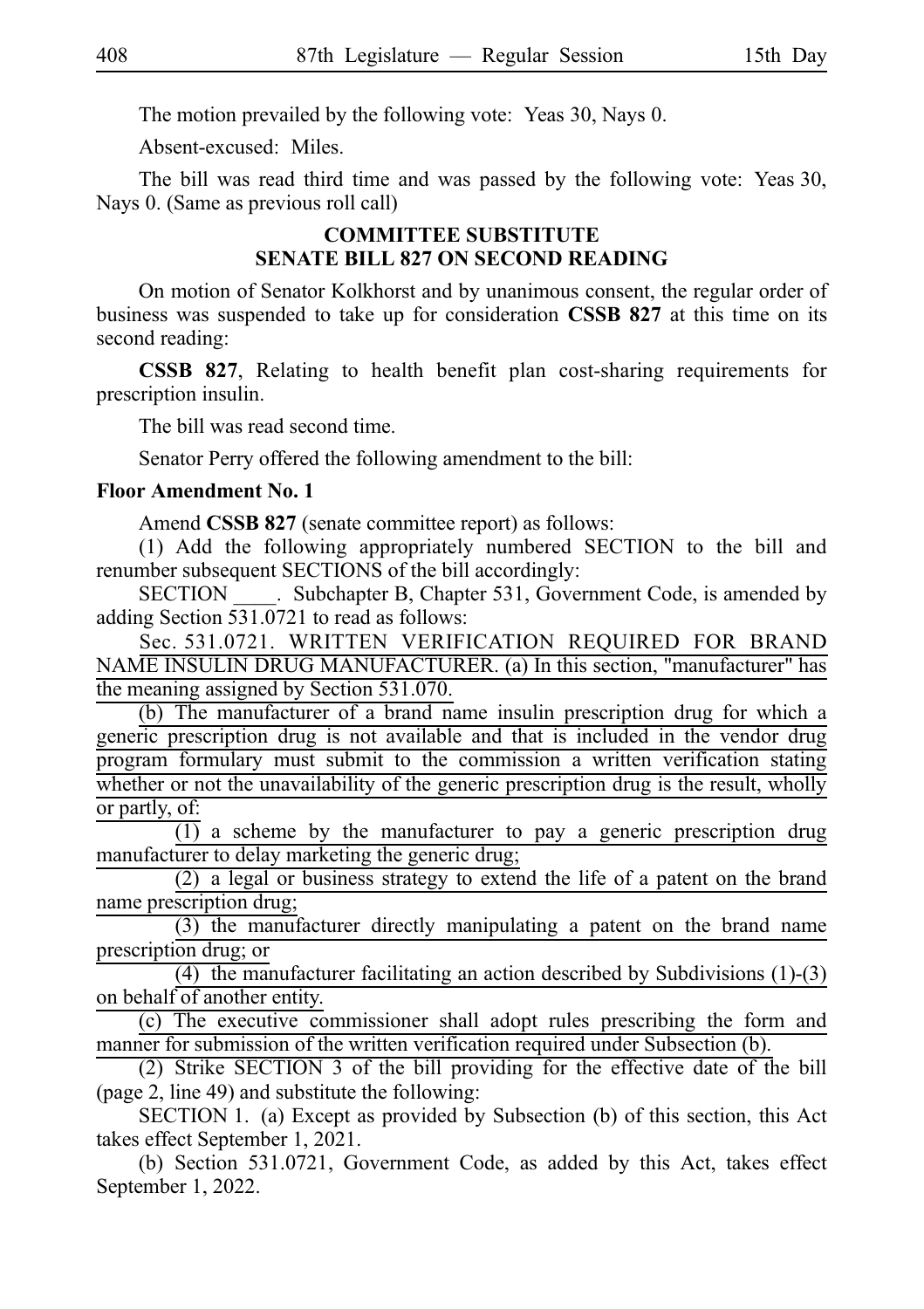The amendment to **CSSB 827** was read.

Senator Perry withdrew Floor Amendment No. 1.

**CSSB 827** was passed to engrossment by a viva voce vote.

All Members are deemed to have voted "Yea" on the passage to engrossment except as follows:

Nays: Birdwell, Hall, Nichols.

Absent-excused: Miles.

## **COMMITTEE SUBSTITUTE SENATE BILL 827 ON THIRD READING**

Senator Kolkhorst moved that Senate Rule 7.18 and the Constitutional Rule requiring bills to be read on three several days be suspended and that **CSSB 827** be placed on its third reading and final passage.

The motion prevailed by the following vote: Yeas 30, Nays 0.

Absent-excused: Miles.

The bill was read third time and was passed by the following vote: Yeas 27, Nays 3.

Yeas: Alvarado, Bettencourt, Blanco, Buckingham, Campbell, Creighton, Eckhardt, Gutierrez, Hancock, Hinojosa, Huffman, Hughes, Johnson, Kolkhorst, Lucio, Menéndez, Nelson, Paxton, Perry, Powell, Schwertner, Seliger, Springer, Taylor, West, Whitmire, Zaffirini.

Nays: Birdwell, Hall, Nichols.

Absent-excused: Miles.

# **MESSAGE FROM THE HOUSE**

HOUSE CHAMBER Austin, Texas Thursday, March 25, 2021 - 2

The Honorable President of the Senate Senate Chamber Austin, Texas

Mr. President:

I am directed by the house to inform the senate that the house has taken the following action:

THE HOUSE HAS PASSED THE FOLLOWING MEASURES:

# **HB 119** Landgraf

Relating to prohibiting organ transplant recipient discrimination on the basis of certain disabilities.

**HB 682** Minjarez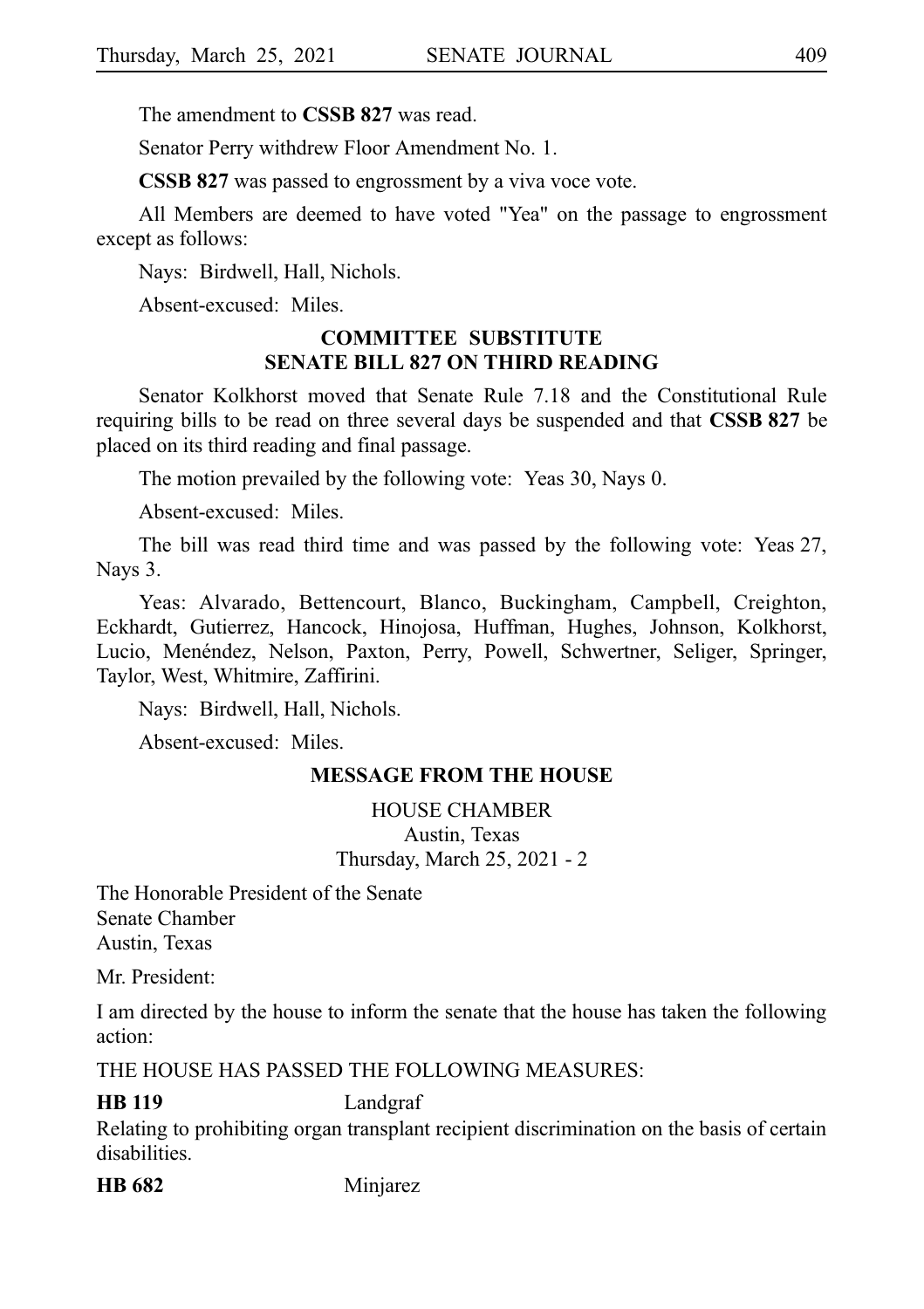Relating to notifying an alleged perpetrator of child abuse or neglect of the person's right to request an administrative review of the department's findings after an investigation by the Department of Family and Protective Services.

**HB 867** Thompson, Senfronia Relating to the issuance of a qualified domestic relations order for the payment of spousal maintenance and child support obligations.

**HB 1024** Geren

Relating to the pickup and delivery of alcoholic beverages from certain premises for off-premises consumption.

**HB 1070** Harris Relating to the performance of pest control work by persons who hold a commercial or noncommercial applicator license issued by the Department of Agriculture.

Respectfully,

/s/Robert Haney, Chief Clerk House of Representatives

# **COMMITTEE SUBSTITUTE SENATE JOINT RESOLUTION 27 ON SECOND READING**

Senator Hancock moved to suspend the regular order of business to take up for consideration **CSSJR 27** at this time on its second reading:

**CSSJR 27**, Proposing a constitutional amendment to prohibit this state or a political subdivision of this state from prohibiting or limiting religious services of religious organizations.

The motion prevailed by the following vote: Yeas 30, Nays 0.

Absent-excused: Miles.

The resolution was read second time and was passed to engrossment by the following vote: Yeas 28, Nays 2.

Yeas: Alvarado, Bettencourt, Birdwell, Blanco, Buckingham, Campbell, Creighton, Gutierrez, Hall, Hancock, Hinojosa, Huffman, Hughes, Kolkhorst, Lucio, Menéndez, Nelson, Nichols, Paxton, Perry, Powell, Schwertner, Seliger, Springer, Taylor, West, Whitmire, Zaffirini.

Nays: Eckhardt, Johnson.

Absent-excused: Miles.

# **COMMITTEE SUBSTITUTE SENATE JOINT RESOLUTION 27 ON THIRD READING**

Senator Hancock moved that Senate Rule 7.18 and the Constitutional Rule requiring bills to be read on three several days be suspended and that **CSSJR 27** be placed on its third reading and final passage.

The motion prevailed by the following vote: Yeas 30, Nays 0.

Absent-excused: Miles.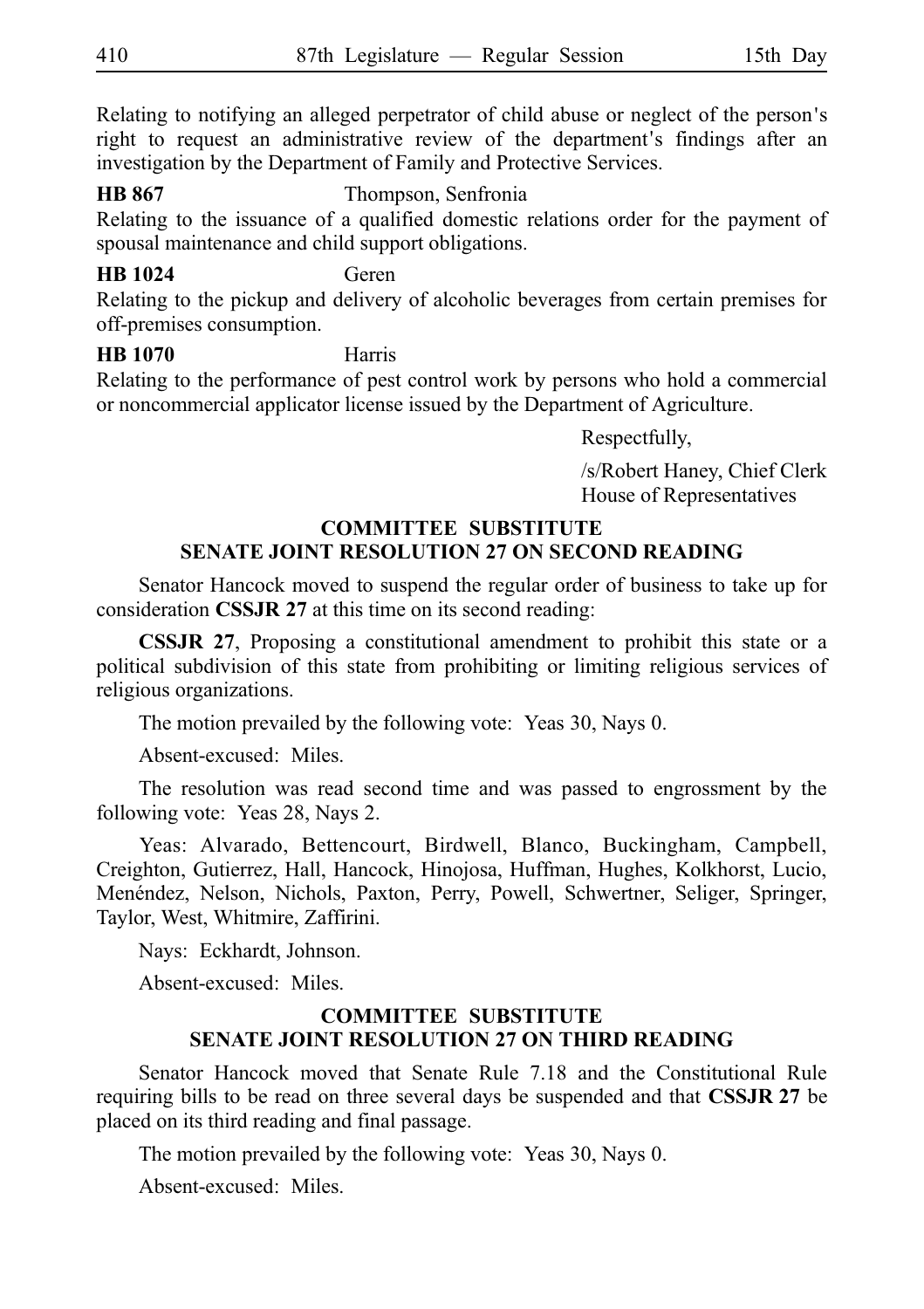The resolution was read third time and was passed by the following vote: Yeas 28, Nays 2.

Yeas: Alvarado, Bettencourt, Birdwell, Blanco, Buckingham, Campbell, Creighton, Gutierrez, Hall, Hancock, Hinojosa, Huffman, Hughes, Kolkhorst, Lucio, Menéndez, Nelson, Nichols, Paxton, Perry, Powell, Schwertner, Seliger, Springer, Taylor, West, Whitmire, Zaffirini.

Nays: Eckhardt, Johnson.

Absent-excused: Miles.

# **COMMITTEE SUBSTITUTE SENATE BILL 26 ON SECOND READING**

Senator Paxton moved to suspend the regular order of business to take up for consideration **CSSB 26** at this time on its second reading:

**CSSB 26**, Relating to the prohibited suspension of laws protecting religious freedom and prohibited closure of places of worship.

The motion prevailed by the following vote: Yeas 30, Nays 0.

Absent-excused: Miles.

The bill was read second time.

Senator Johnson offered the following amendment to the bill:

#### **Floor Amendment No. 1**

Amend **CSSB 26** (senate committee report) as follows:

 $(1)$  In SECTION 3 of the bill, adding Section 110.0031, Civil Practice and Remedies Code (page 1, line 43), between "WORSHIP." and "A government", insert "(a)".

 $(2)$  In SECTION 3 of the bill, adding Section 110.0031, Civil Practice and Remedies Code (page 1, between lines 45-46), insert the following:

(b) The prohibition under Subsection (a) does not apply to a contract between a government agency or public official and a private entity related to a place of worship.

The amendment to **CSSB 26** was read.

On motion of Senator Paxton, Floor Amendment No. 1 was tabled by the following vote: Yeas 22, Nays 8.

Yeas: Bettencourt, Birdwell, Blanco, Buckingham, Campbell, Creighton, Hall, Hancock, Hinojosa, Huffman, Hughes, Kolkhorst, Lucio, Nelson, Nichols, Paxton, Perry, Powell, Schwertner, Seliger, Springer, Taylor.

Nays: Alvarado, Eckhardt, Gutierrez, Johnson, Menéndez, West, Whitmire, Zaffirini.

Absent-excused: Miles.

**CSSB 26** was passed to engrossment by the following vote: Yeas 28, Nays 2.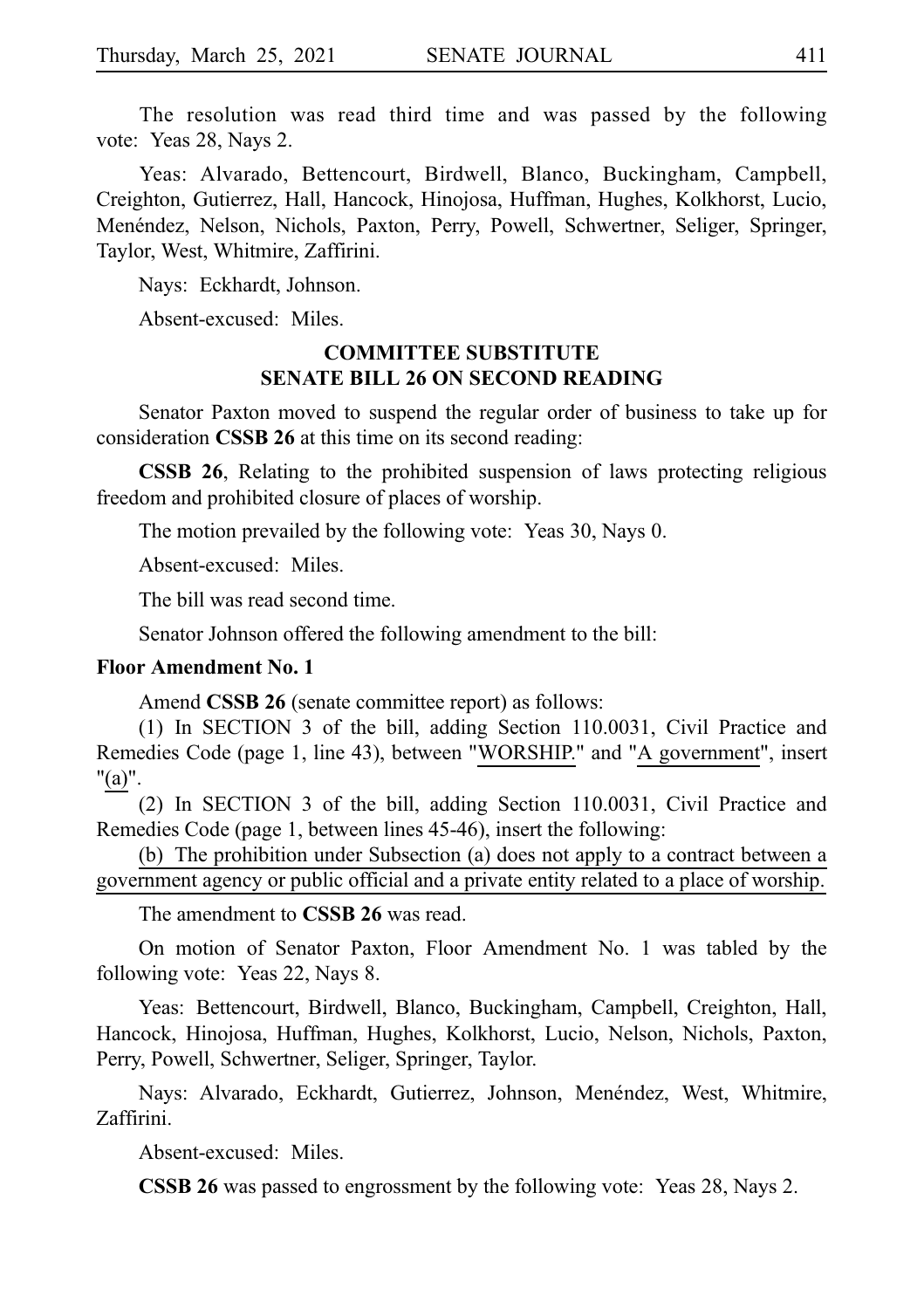Yeas: Alvarado, Bettencourt, Birdwell, Blanco, Buckingham, Campbell, Creighton, Gutierrez, Hall, Hancock, Hinojosa, Huffman, Hughes, Kolkhorst, Lucio, Menéndez, Nelson, Nichols, Paxton, Perry, Powell, Schwertner, Seliger, Springer, Taylor, West, Whitmire, Zaffirini.

Nays: Eckhardt, Johnson.

Absent-excused: Miles.

#### **COMMITTEE SUBSTITUTE SENATE BILL 26 ON THIRD READING**

Senator Paxton moved that Senate Rule 7.18 and the Constitutional Rule requiring bills to be read on three several days be suspended and that **CSSBi26** be placed on its third reading and final passage.

The motion prevailed by the following vote: Yeas 30, Nays 0.

Absent-excused: Miles.

The bill was read third time and was passed by the following vote: Yeas 28, Nays 2.

Yeas: Alvarado, Bettencourt, Birdwell, Blanco, Buckingham, Campbell, Creighton, Gutierrez, Hall, Hancock, Hinojosa, Huffman, Hughes, Kolkhorst, Lucio, Menéndez, Nelson, Nichols, Paxton, Perry, Powell, Schwertner, Seliger, Springer, Taylor, West, Whitmire, Zaffirini.

Nays: Eckhardt, Johnson.

Absent-excused: Miles.

#### **SENATE BILL 705 ON SECOND READING**

On motion of Senator Lucio and by unanimous consent, the regular order of business was suspended to take up for consideration **SB 705** at this time on its second reading:

**SB 705**, Relating to the continuation and functions of the Texas Animal Health Commission.

The bill was read second time and was passed to engrossment by a viva voce vote.

All Members are deemed to have voted "Yea" on the passage to engrossment except as follows:

Absent-excused: Miles.

#### **SENATE BILL 705 ON THIRD READING**

Senator Lucio moved that Senate Rule 7.18 and the Constitutional Rule requiring bills to be read on three several days be suspended and that SB 705 be placed on its third reading and final passage.

The motion prevailed by the following vote: Yeas 30, Nays 0.

Absent-excused: Miles.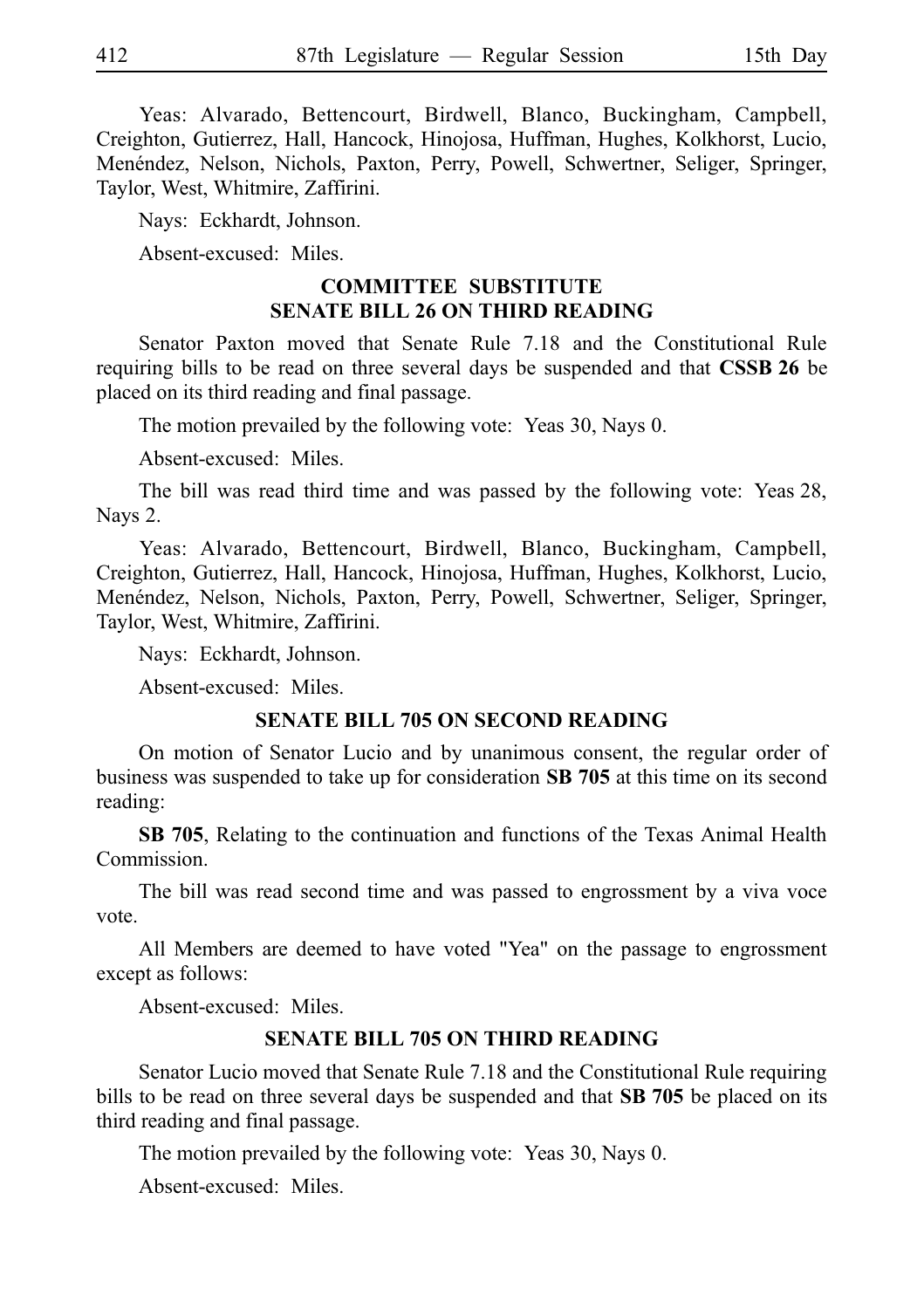The bill was read third time and was passed by the following vote: Yeas 30, Nays 0. (Same as previous roll call)

#### **SENATE BILL 284 ON SECOND READING**

On motion of Senator Seliger and by unanimous consent, the regular order of business was suspended to take up for consideration **SB 284** at this time on its second reading:

**SB 284**, Relating to a study of out-of-state physicians who practiced in this state during the COVID-19 pandemic.

The bill was read second time and was passed to engrossment by a viva voce vote.

All Members are deemed to have voted "Yea" on the passage to engrossment except as follows:

Absent-excused: Miles.

#### **SENATE BILL 284 ON THIRD READING**

Senator Seliger moved that Senate Rule 7.18 and the Constitutional Rule requiring bills to be read on three several days be suspended and that SB 284 be placed on its third reading and final passage.

The motion prevailed by the following vote: Yeas 30, Nays 0.

Absent-excused: Miles.

The bill was read third time and was passed by the following vote: Yeas 30, Nays 0. (Same as previous roll call)

# **COMMITTEE SUBSTITUTE SENATE BILL 672 ON SECOND READING**

On motion of Senator Buckingham and by unanimous consent, the regular order of business was suspended to take up for consideration **CSSBi672** at this time on its second reading:

**CSSB 672**, Relating to Medicaid coverage of certain collaborative care management services.

The bill was read second time and was passed to engrossment by a viva voce vote.

All Members are deemed to have voted "Yea" on the passage to engrossment except as follows:

Absent-excused: Miles.

### **COMMITTEE SUBSTITUTE SENATE BILL 672 ON THIRD READING**

Senator Buckingham moved that Senate Rule 7.18 and the Constitutional Rule requiring bills to be read on three several days be suspended and that **CSSB 672** be placed on its third reading and final passage.

The motion prevailed by the following vote: Yeas 30, Nays 0.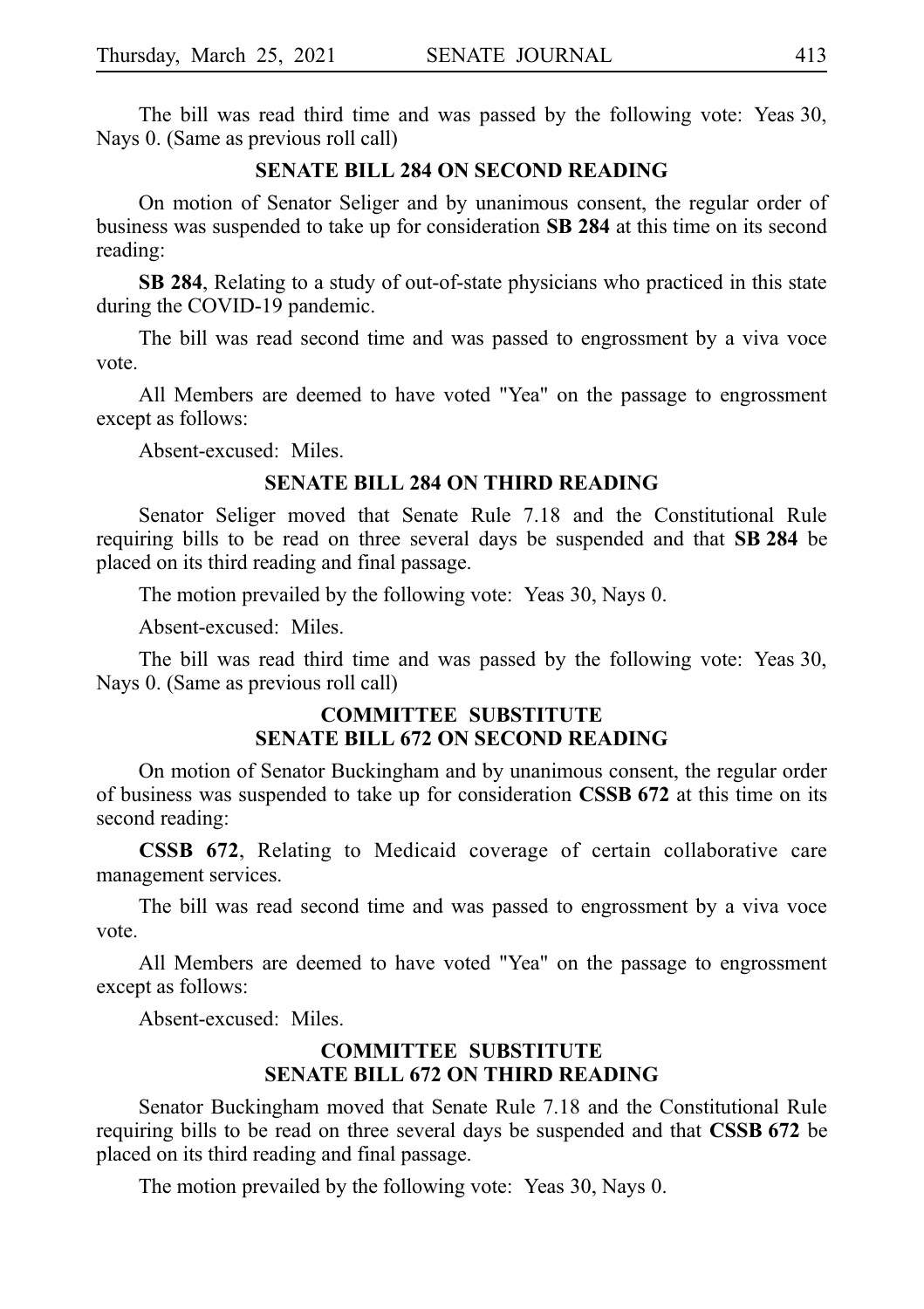Absent-excused: Miles.

The bill was read third time and was passed by the following vote: Yeas 30, Nays 0. (Same as previous roll call)

#### **SENATE BILL 626 ON SECOND READING**

On motion of Senator Zaffirini and by unanimous consent, the regular order of business was suspended to take up for consideration SB 626 at this time on its second reading:

**SB 626**, Relating to guardianships, management trusts, and certain other procedures and proceedings for persons who are incapacitated.

The bill was read second time and was passed to engrossment by a viva voce vote.

All Members are deemed to have voted "Yea" on the passage to engrossment except as follows:

Absent-excused: Miles.

#### **SENATE BILL 626 ON THIRD READING**

Senator Zaffirini moved that Senate Rule 7.18 and the Constitutional Rule requiring bills to be read on three several days be suspended and that **SB 626** be placed on its third reading and final passage.

The motion prevailed by the following vote: Yeas 30, Nays 0.

Absent-excused: Miles.

The bill was read third time and was passed by the following vote: Yeas 30, Nays 0. (Same as previous roll call)

# **(President Pro Tempore Birdwell in Chair)**

# **SENATE BILL 270 ON SECOND READING**

On motion of Senator Perry and by unanimous consent, the regular order of business was suspended to take up for consideration SB 270 at this time on its second reading:

**SB 270**, Relating to civil liability of a nursing facility resident's responsible payor for misappropriation of the resident's funds.

The bill was read second time and was passed to engrossment by a viva voce vote.

All Members are deemed to have voted "Yea" on the passage to engrossment except as follows:

Absent-excused: Miles.

#### **SENATE BILL 270 ON THIRD READING**

Senator Perry moved that Senate Rule 7.18 and the Constitutional Rule requiring bills to be read on three several days be suspended and that SB 270 be placed on its third reading and final passage.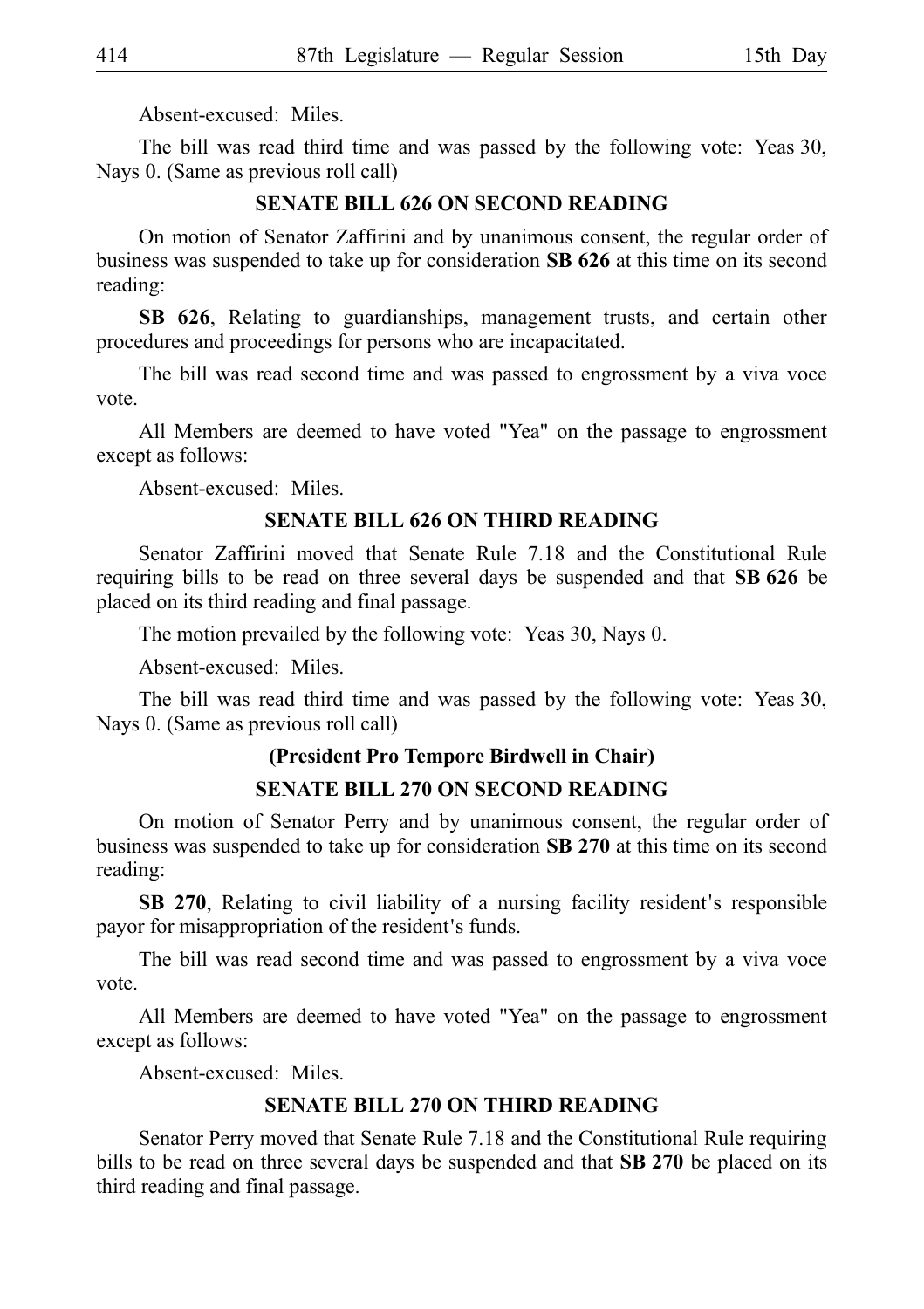The motion prevailed by the following vote: Yeas 30, Nays 0.

Absent-excused: Miles.

The bill was read third time and was passed by the following vote: Yeas 30, Nays 0. (Same as previous roll call)

#### **SENATE BILL 45 ON SECOND READING**

On motion of Senator Zaffirini and by unanimous consent, the regular order of business was suspended to take up for consideration **SBi45** at this time on its second reading:

**SB 45**, Relating to the prohibition against sexual harassment in the workplace.

The bill was read second time and was passed to engrossment by a viva voce vote.

All Members are deemed to have voted "Yea" on the passage to engrossment except as follows:

Nays: Springer.

Absent-excused: Miles.

#### **SENATE BILL 45 ON THIRD READING**

Senator Zaffirini moved that Senate Rule 7.18 and the Constitutional Rule requiring bills to be read on three several days be suspended and that **SB 45** be placed on its third reading and final passage.

The motion prevailed by the following vote: Yeas 30, Nays 0.

Absent-excused: Miles.

The bill was read third time and was passed by the following vote: Yeas 29, Nays 1.

Nays: Springer.

Absent-excused: Miles.

#### **SENATE RULE 11.13 SUSPENDED (Consideration of Bills in Committees) (Motion In Writing)**

Senator Schwertner submitted the following Motion In Writing:

Mr. President:

I move to suspend Senate Rule 11.13 so that committees may meet during the reading and referral of bills.

SCHWERTNER

The Motion In Writing was read and prevailed without objection.

# **(President in Chair) SENATE RULES SUSPENDED (Posting Rules)**

On motion of Senator Kolkhorst and by unanimous consent, Senate Rule 11.10(a) and Senate Rule 11.18(a) were suspended in order that the Committee on Health and Human Services might meet today.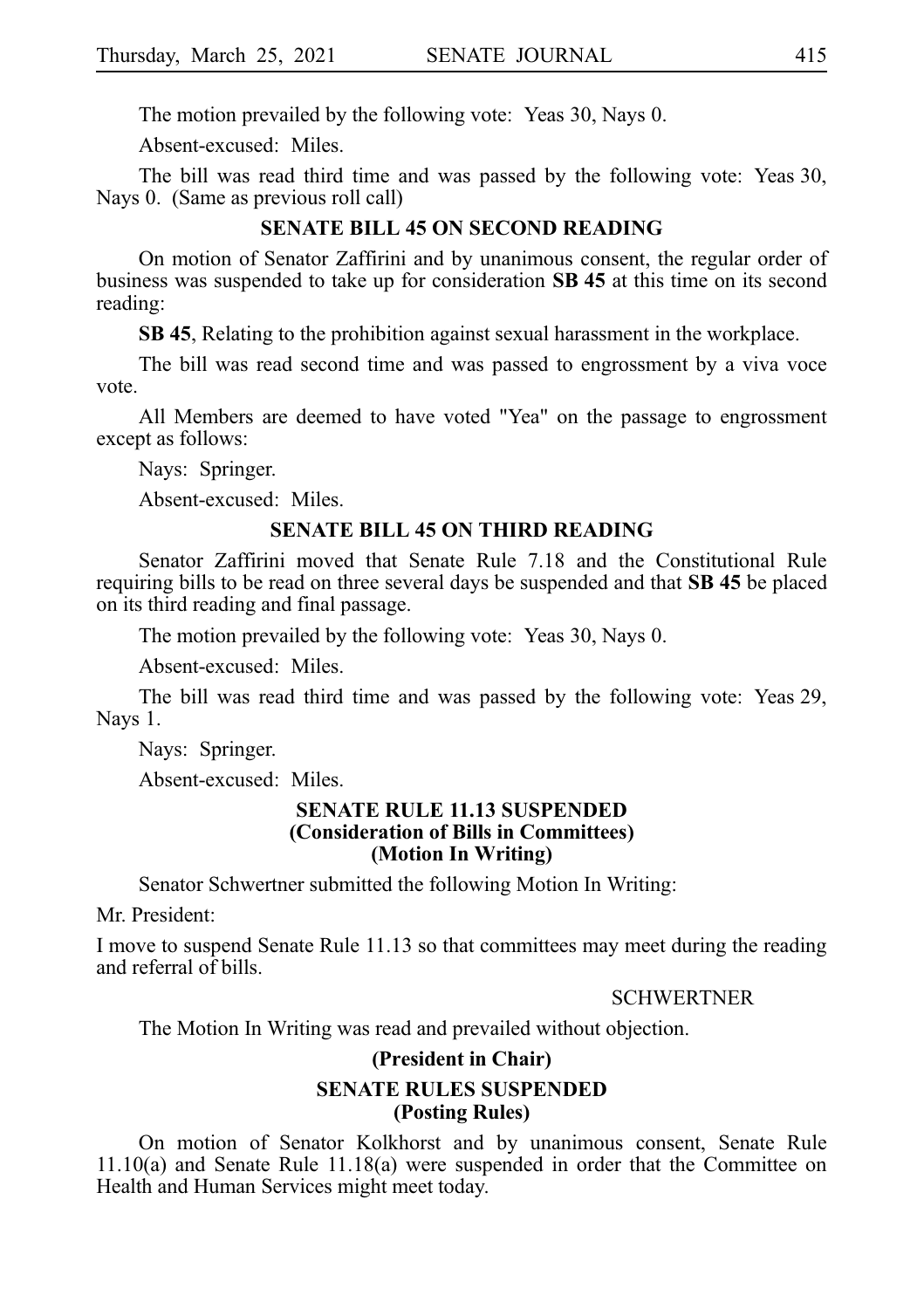# **SENATE RULES SUSPENDED (Posting Rules)**

On motion of Senator Bettencourt and by unanimous consent, Senate Rule 11.10(a) and Senate Rule 11.18(a) were suspended in order that the Committee on Local Government might meet today.

# **CO-AUTHOR OF SENATE BILL 15**

On motion of Senator Nichols, Senator Gutierrez will be shown as Co-author of **SBi15**.

# **CO-AUTHORS OF SENATE BILL 26**

On motion of Senator Paxton, Senators Lucio, Taylor, and West will be shown as Co-authors of **SBi26**.

# **CO-AUTHOR OF SENATE BILL 64**

On motion of Senator Nelson, Senator West will be shown as Co-author of **SBi64**.

# **CO-AUTHOR OF SENATE BILL 90**

On motion of Senator Menéndez, Senator Eckhardt will be shown as Co-author of **SBi90**.

# **CO-AUTHOR OF SENATE BILL 243**

On motion of Senator Eckhardt, Senator Johnson will be shown as Co-author of **SBi243**.

# **CO-AUTHOR OF SENATE BILL 346**

On motion of Senator Paxton, Senator West will be shown as Co-author of **SBi346**.

# **CO-AUTHOR OF SENATE BILL 607**

On motion of Senator Alvarado, Senator Eckhardt will be shown as Co-author of **SBi607**.

# **CO-AUTHORS OF SENATE BILL 672**

On motion of Senator Buckingham, Senators Menéndez and Zaffirini will be shown as Co-authors of SB 672.

# **CO-AUTHOR OF SENATE BILL 891**

On motion of Senator Eckhardt, Senator Menéndez will be shown as Co-author of **SBi891**.

# **CO-AUTHOR OF SENATE BILL 915**

On motion of Senator Hancock, Senator Eckhardt will be shown as Co-author of **SBi915**.

# **CO-AUTHOR OF SENATE BILL 1325**

On motion of Senator Hinojosa, Senator Johnson will be shown as Co-author of **SBi1325**.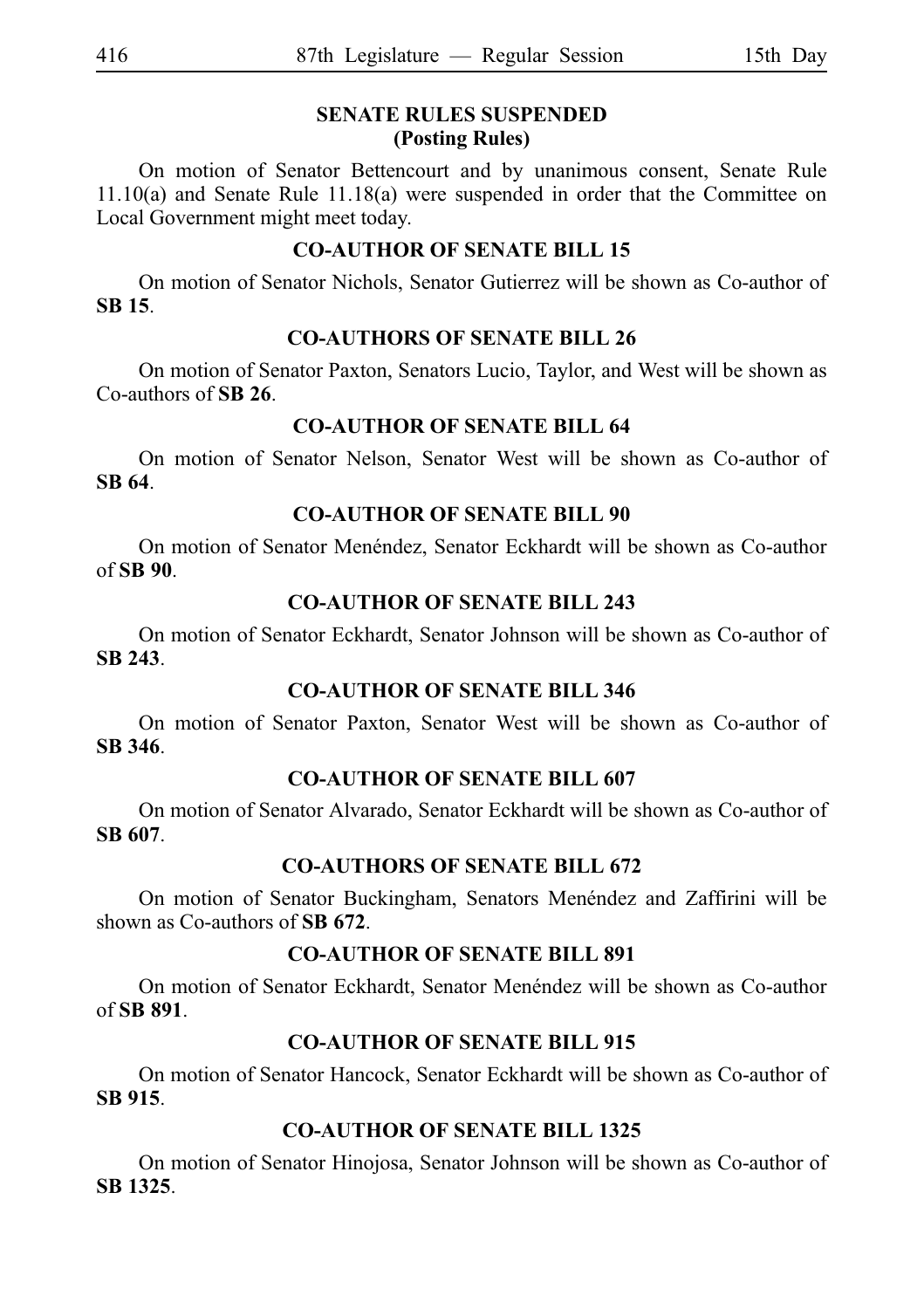#### **CO-AUTHOR OF SENATE BILL 2040**

On motion of Senator Menéndez, Senator Eckhardt will be shown as Co-author of **SBi2040**.

#### **CO-AUTHORS OF SENATE BILL 2154**

On motion of Senator Schwertner, Senators Campbell, Creighton, Hall, Hinojosa, Huffman, Hughes, Johnson, Kolkhorst, Lucio, Nelson, Paxton, and Zaffirini will be shown as Co-authors of **SB 2154**.

#### **CO-AUTHORS OF SENATE JOINT RESOLUTION 27**

On motion of Senator Hancock, Senators Bettencourt, Birdwell, Creighton, Hall, Lucio, Nichols, Taylor, and West will be shown as Co-authors of **SJR 27**.

#### **RESOLUTIONS OF RECOGNITION**

The following resolutions were adopted by the Senate:

#### **Memorial Resolution**

**SR 195** by Lucio, In memory of Miguel Villalon.

**HCR 69** (Seliger), In memory of Norbert Joseph Dickman of Midland.

#### **Congratulatory Resolution**

**SR 194** by West, Recognizing the Alpha Alpha Omicron Omega Chapter of Alpha Kappa Alpha Sorority, Incorporated.

#### **RECESS AND MOTION TO ADJOURN**

On motion of Senator Whitmire and by unanimous consent, the Senate at 2:37 p.m. agreed to recess until 1:30 p.m. tomorrow for the introduction of bills and resolutions on first reading.

The Senate further agreed to adjourn, upon completion of the introduction of bills and resolutions on first reading, until 11:00 a.m. Monday, March 29, 2021.

#### **APPENDIX**

#### **COMMITTEE REPORTS**

The following committee reports were received by the Secretary of the Senate in the order listed:

March 25, 2021

WATER, AGRICULTURE AND RURAL AFFAIRS — **CSSB**i**601**, **CSSB**i**152** TRANSPORTATION — **CSSB**i**374**, **CSSB**i**507**, **CSSB**i**941**

#### **BILLS AND RESOLUTIONS ENGROSSED**

March 25, 2021